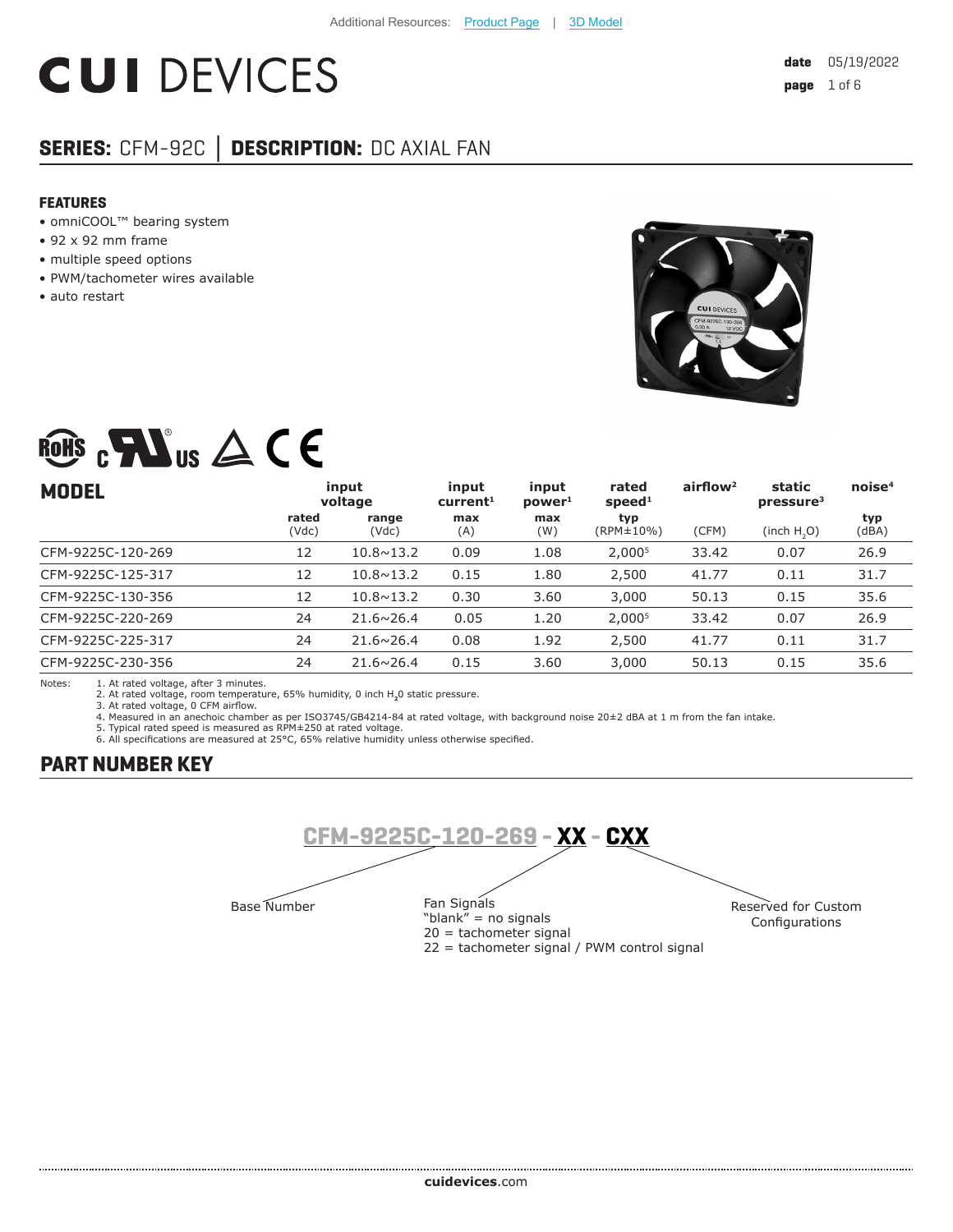## **INPUT**

| parameter                            | conditions/description                     | min          | typ         | max          | units      |
|--------------------------------------|--------------------------------------------|--------------|-------------|--------------|------------|
| operating input voltage <sup>7</sup> | 12 Vdc input models<br>24 Vdc input models | 10.8<br>21.6 | 24          | 13.2<br>26.4 | Vdc<br>Vdc |
| starting voltage                     | 12 Vdc input models<br>24 Vdc input models |              | 7.0<br>14.0 |              | Vdc<br>Vdc |

Note: 7. See Model section on page 1 for specific input voltage ranges.

## **PERFORMANCE8**

| parameter       | conditions/description                             | min   | typ | max   | units      |
|-----------------|----------------------------------------------------|-------|-----|-------|------------|
| rated speed     | at rated voltage, 25°C, after 3 minutes            | 2,000 |     | 3,500 | <b>RPM</b> |
| air flow        | at 0 inch H <sub>2</sub> O, see performance curves | 33.42 |     | 43.28 | CFM        |
| static pressure | at 0 CFM, see performance curves                   | 0.07  |     | 0.15  | inch $H2O$ |
| noise           | at 1 m, rated speed                                | 26.9  |     | 35.6  | dBA        |
|                 |                                                    |       |     |       |            |

Note: 8. See Model section on page 1 for specific values.

## **PROTECTIONS / FEATURES9**

| parameter                                      | conditions/description            | min | typ | max | units |
|------------------------------------------------|-----------------------------------|-----|-----|-----|-------|
| auto restart                                   | on all models                     |     |     |     |       |
| polarity protection                            | on all models                     |     |     |     |       |
| tachometer signal                              | available on "20" and "22" models |     |     |     |       |
| PWM control signal                             | available on "22" models          |     |     |     |       |
| 0. Cae Application Notes for details<br>Notes. |                                   |     |     |     |       |

Notes: 9. See Application Notes for details.

## **SAFETY & COMPLIANCE**

| conditions/description<br>parameter |                                                                      | min | typ    | max | units |
|-------------------------------------|----------------------------------------------------------------------|-----|--------|-----|-------|
| insulation resistance               | at 500 Vdc between frame and positive terminal                       | 10  |        |     | MΩ    |
| dielectric strength                 | at 500 Vac, 60 Hz, 1 minute between housing and<br>positive terminal |     |        |     | mA    |
| safety approvals                    | UL/cUL 507, TUV (EN/IEC 62368-1:2020+A11)                            |     |        |     |       |
| EMI/EMC                             | EN 55032:2015, EN 55035:2017                                         |     |        |     |       |
| life expectancy                     | at 40°C, 65% RH, 90% confidence level                                |     | 40,000 |     | hours |
| <b>RoHS</b>                         | ves                                                                  |     |        |     |       |

## **ENVIRONMENTAL**

| parameter             | conditions/description | min   | typ | max | units   |
|-----------------------|------------------------|-------|-----|-----|---------|
| operating temperature |                        | $-10$ |     | 70  | $\circ$ |
| storage temperature   |                        | $-40$ |     | 75  | $\circ$ |
| operating humidity    | non-condensing         | 35    |     | 85  | %       |
| storage humidity      | non-condensing         | 35    |     | 85  | %       |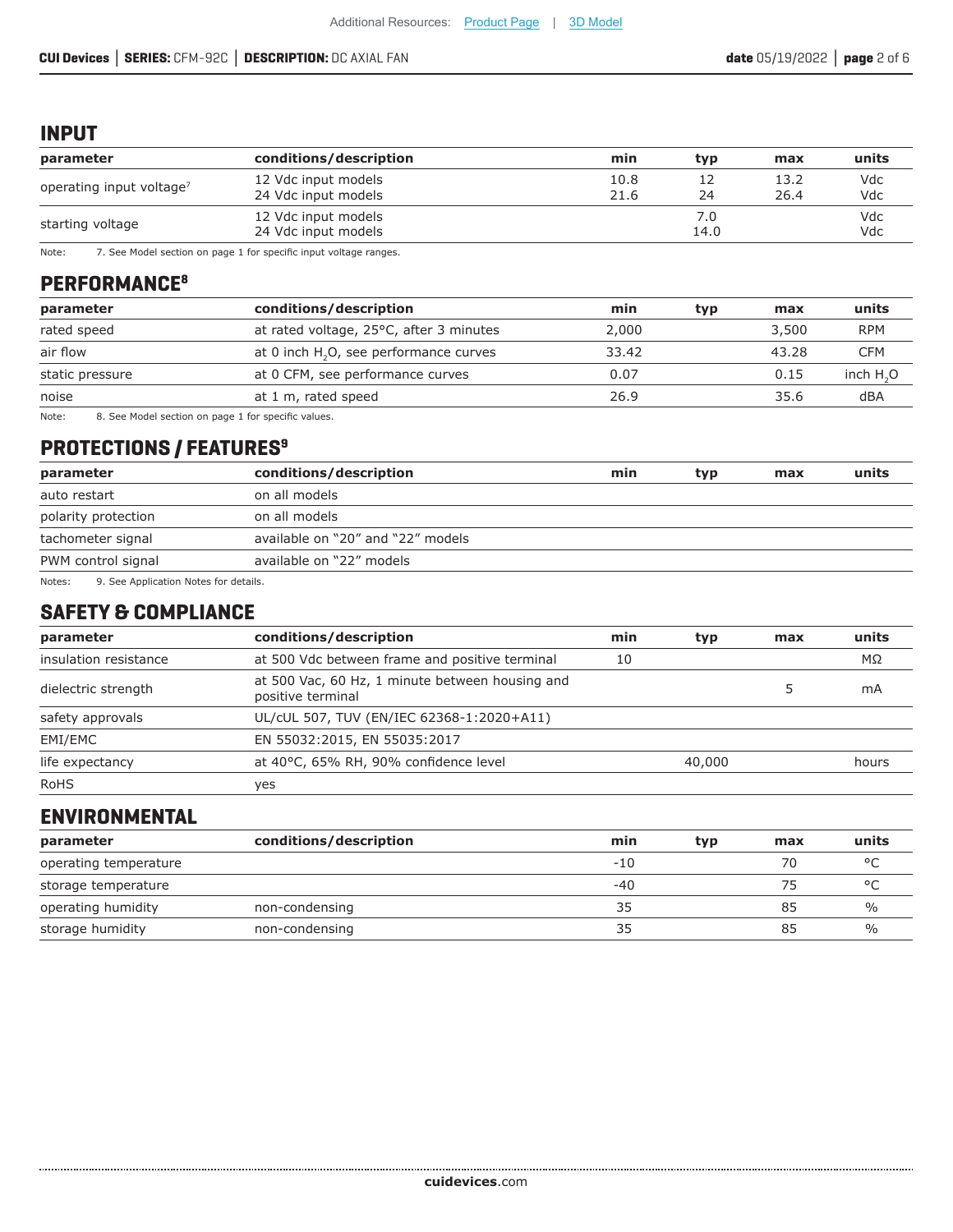## **PERFORMANCE CURVES**

#### **CFM-9225C-120-269**

**CFM-9225C-125-317**



#### **CFM-9225C-130-356**



#### **CFM-9225C-220-269**



#### **CFM-9225C-225-317**

**CFM-9225C-230-356**

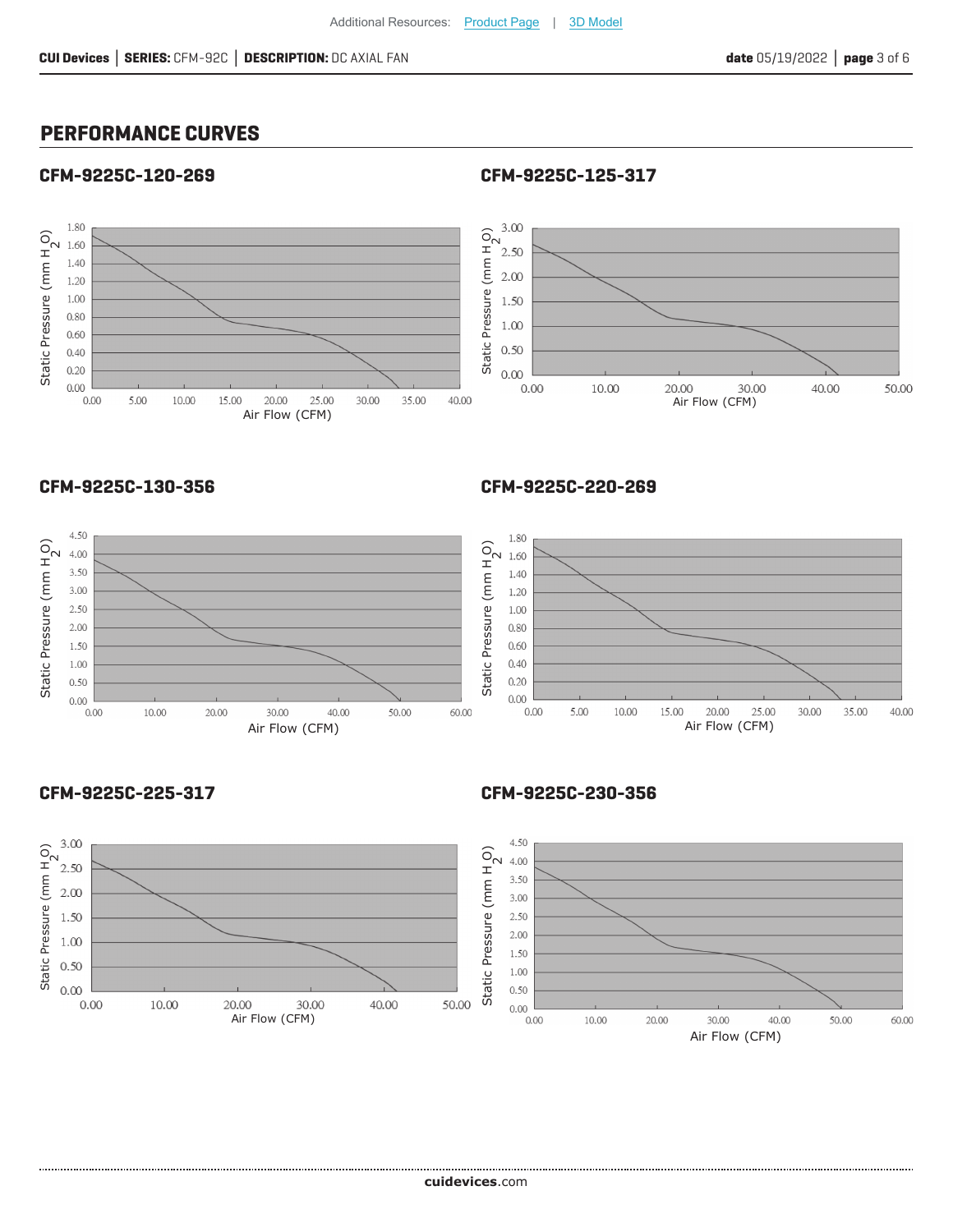## **MECHANICAL**

| parameter             | conditions/description                           | min | typ  | max | units |
|-----------------------|--------------------------------------------------|-----|------|-----|-------|
| motor                 | 4 pole DC brushless                              |     |      |     |       |
| bearing system        | omniCOOL™                                        |     |      |     |       |
| direction of rotation | counter-clockwise viewed from front of fan blade |     |      |     |       |
| dimensions            | 92 x 92 x 25.0                                   |     |      | mm  |       |
| material              | PBT (UL94V-0)                                    |     |      |     |       |
| weight                |                                                  |     | 91.2 |     |       |
|                       |                                                  |     |      |     |       |

## **MECHANICAL DRAWING**

#### units: mm

- 2 wire versions (+Vin & -Vin): UL 1007, 24 AWG
- 3 wire versions (+Vin, -Vin, & tach): UL 1007, 24 AWG
- 4 wire versions (+Vin, -Vin, tach, & PWM): UL 1007, 26 AWG

| MOUNTING SCREW (Pan Head)                              |    |                  |            |  |  |  |  |
|--------------------------------------------------------|----|------------------|------------|--|--|--|--|
| Standard<br><b>Screw Type</b><br><b>Size</b><br>Torque |    |                  |            |  |  |  |  |
| Machine Screw                                          | M4 | JIS B1111-1974   | 4.5 kgf-cm |  |  |  |  |
| Self-tapping Screw                                     | M5 | JIS B1122 Type 2 | 5.5 kgf-cm |  |  |  |  |

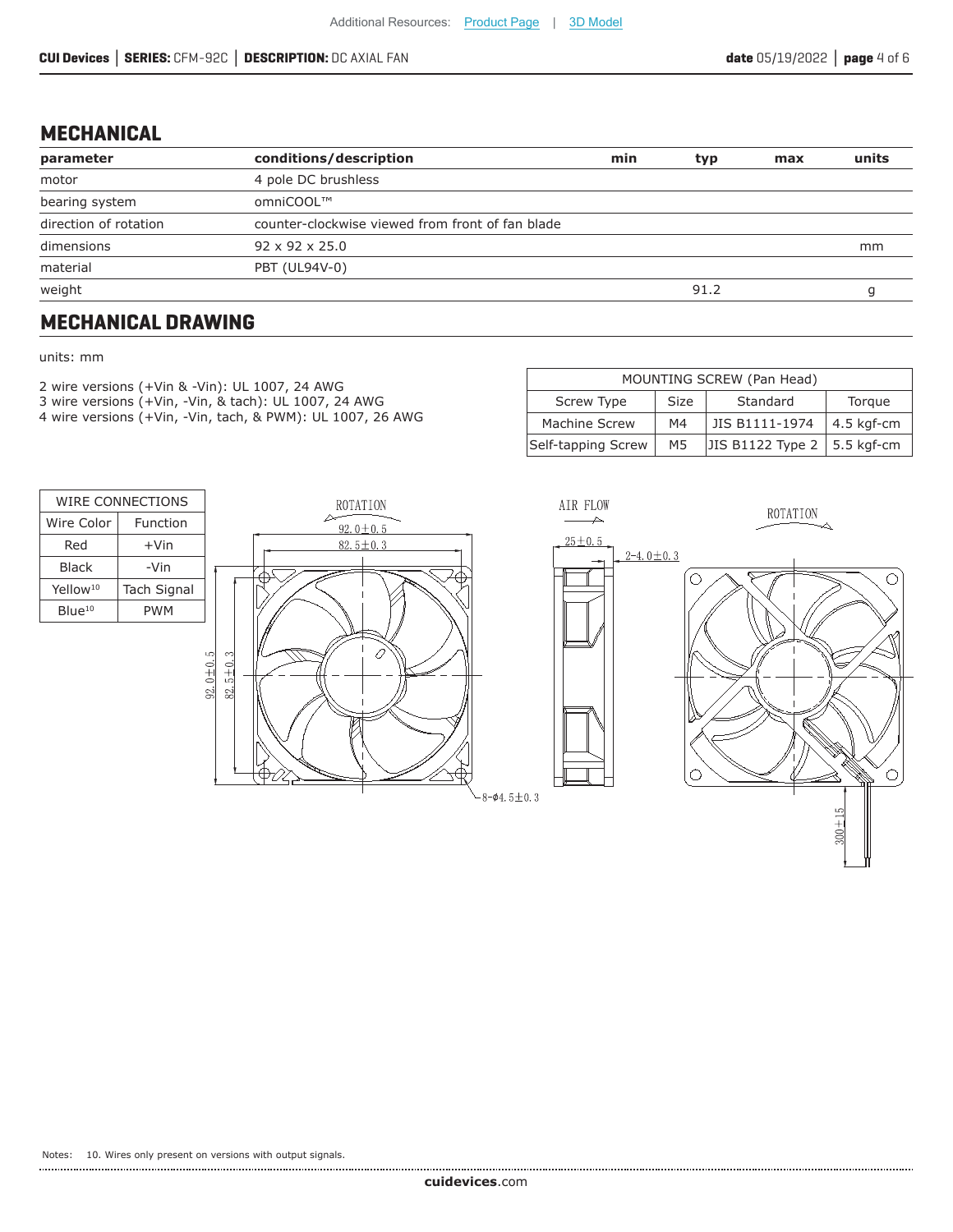## **APPLICATION NOTES**

#### **Auto Restart Protection**

When the fan motor is locked by an external force, the device will temporarily turn off electrical power to the motor and restart automatically when the locked rotor condition is released.

#### **Polarity Protection**

Able to withstand 10 minutes of reverse polarity connection between the positive and negative wires without causing damage.

#### **Tachometer Signal (Yellow Wire)**

The tachometer signal is for detecting the rotational speed of the fan motor. The output will be a square wave when fan is operating and VFG or VCE depending on the locked rotor position when fan motor is locked (See Figures  $1~2$  below).



#### **PWM Signal (Blue Wire)**

**Figure 3: PWM Input Signal** This wire is for speed control of the fan motor using a PWM input signal from the customer circuit (See Figure 3 below).